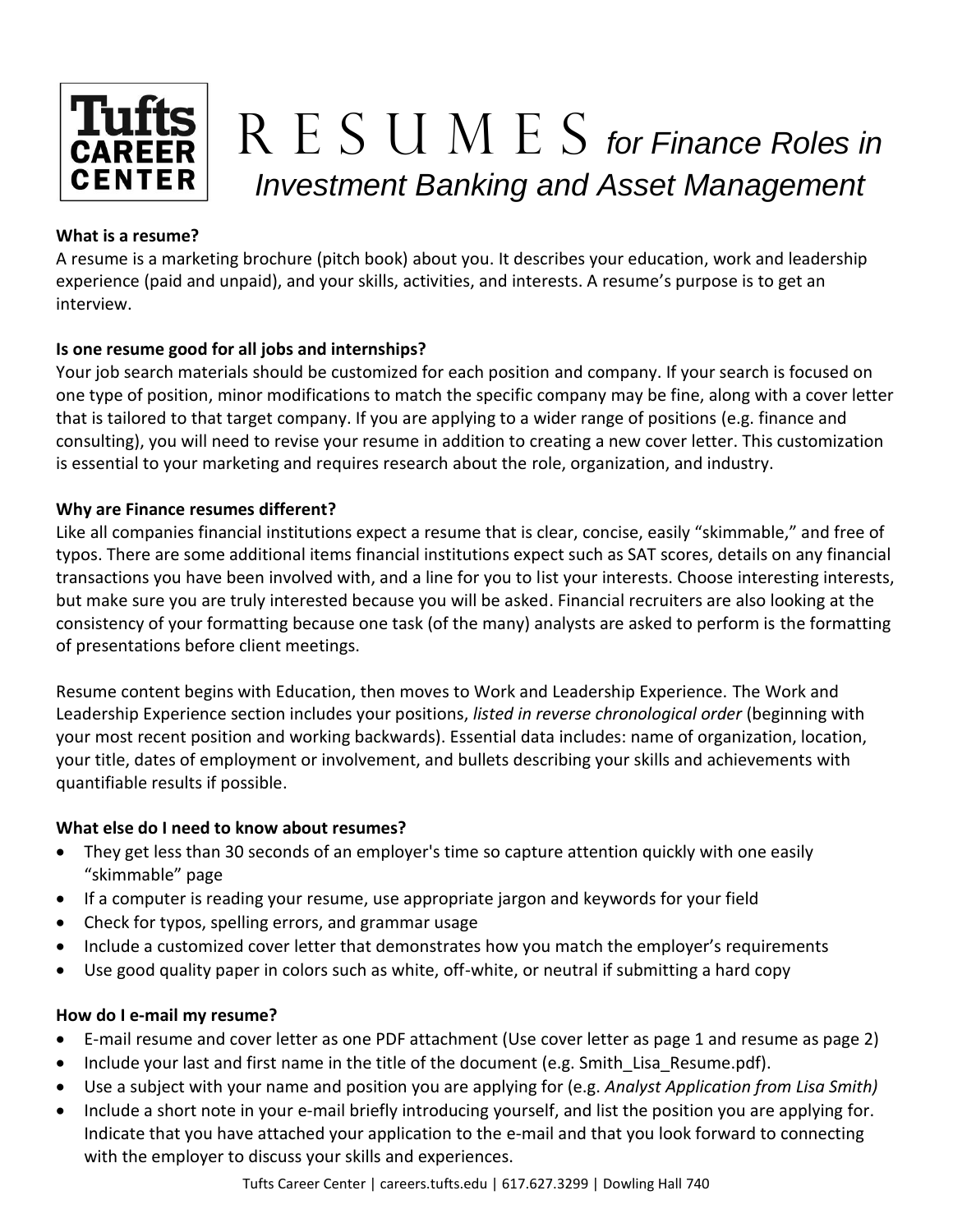# *Formatting Tips for Finance Resumes*

**Consistently align information on the Left and Right of your resume:** In order to format text to line up cleanly and look like the following (without the solid lines above and below):

| <b>Company Name</b>   | <b>New York, NY</b>     |
|-----------------------|-------------------------|
| <b>Position Title</b> | January 2013 – May 2013 |

Follow these steps:

- 1. Type in the Company Name  $\rightarrow$  1 Tab (ONLY 1 Tab)  $\rightarrow$  Type in New York, NY
- 2. Type in your Position Title  $\rightarrow$  1 Tab  $\rightarrow$  Type in the dates you worked there
- 3. Select both lines and go to Paragraph Formatting (right click and choose paragraph or use menus)
- 4. Click "Tabs…" (Lower left)
- 5. Click "Clear All"
- 6. In the "Tab stop position" box, type in the location of your right margin (e.g. 7.0 or 7.5)
- 7. Choose Alignment "Right"
- 8. Click "Set"
- 9. Click "OK"
- 10. Repeat for each position you held

|                           | Paragraph                                                | P<br>$\mathbf{x}$                        |  |  |  |  |  |  |  |
|---------------------------|----------------------------------------------------------|------------------------------------------|--|--|--|--|--|--|--|
|                           | Indents and Spacing                                      | Line and Page Breaks                     |  |  |  |  |  |  |  |
|                           | General                                                  |                                          |  |  |  |  |  |  |  |
|                           | Alignment:                                               | Left                                     |  |  |  |  |  |  |  |
|                           | Outline level:                                           | <b>Body Text</b><br>۰                    |  |  |  |  |  |  |  |
|                           | Indentation                                              | P<br>$\mathbf{x}$<br>Tabs                |  |  |  |  |  |  |  |
|                           | Left:                                                    |                                          |  |  |  |  |  |  |  |
|                           | Right:                                                   | Default tab stops:<br>Tab stop position: |  |  |  |  |  |  |  |
|                           | Mirror inden                                             | ÷<br>0.5"<br>7.5                         |  |  |  |  |  |  |  |
|                           | Spacing                                                  | 止<br>Tab stops to be cleared:            |  |  |  |  |  |  |  |
|                           | Before:                                                  |                                          |  |  |  |  |  |  |  |
|                           | After:                                                   |                                          |  |  |  |  |  |  |  |
|                           | Don't add sr<br>$\overline{\phantom{a}}$                 |                                          |  |  |  |  |  |  |  |
|                           |                                                          | Alignment                                |  |  |  |  |  |  |  |
|                           | Preview                                                  | <b>O</b> Right<br>Center<br>◎ Left       |  |  |  |  |  |  |  |
|                           | Previous Paragraph<br>Paragraph Previous                 | © Decimal<br>Bar                         |  |  |  |  |  |  |  |
|                           | Company Name N<br>Following Paragrap<br>Paragraph Follow |                                          |  |  |  |  |  |  |  |
|                           | Following Paragrap<br>Paragraph Follo                    | Leader                                   |  |  |  |  |  |  |  |
|                           | <b>Following Paragrap</b>                                | $\circledcirc$ 1 None<br>◎ 2……<br>$3 -$  |  |  |  |  |  |  |  |
|                           | Tabs                                                     | $\circ$ 4                                |  |  |  |  |  |  |  |
| Clear All<br>Clear<br>Set |                                                          |                                          |  |  |  |  |  |  |  |
|                           |                                                          |                                          |  |  |  |  |  |  |  |
|                           |                                                          | OK<br>Cancel                             |  |  |  |  |  |  |  |
|                           |                                                          |                                          |  |  |  |  |  |  |  |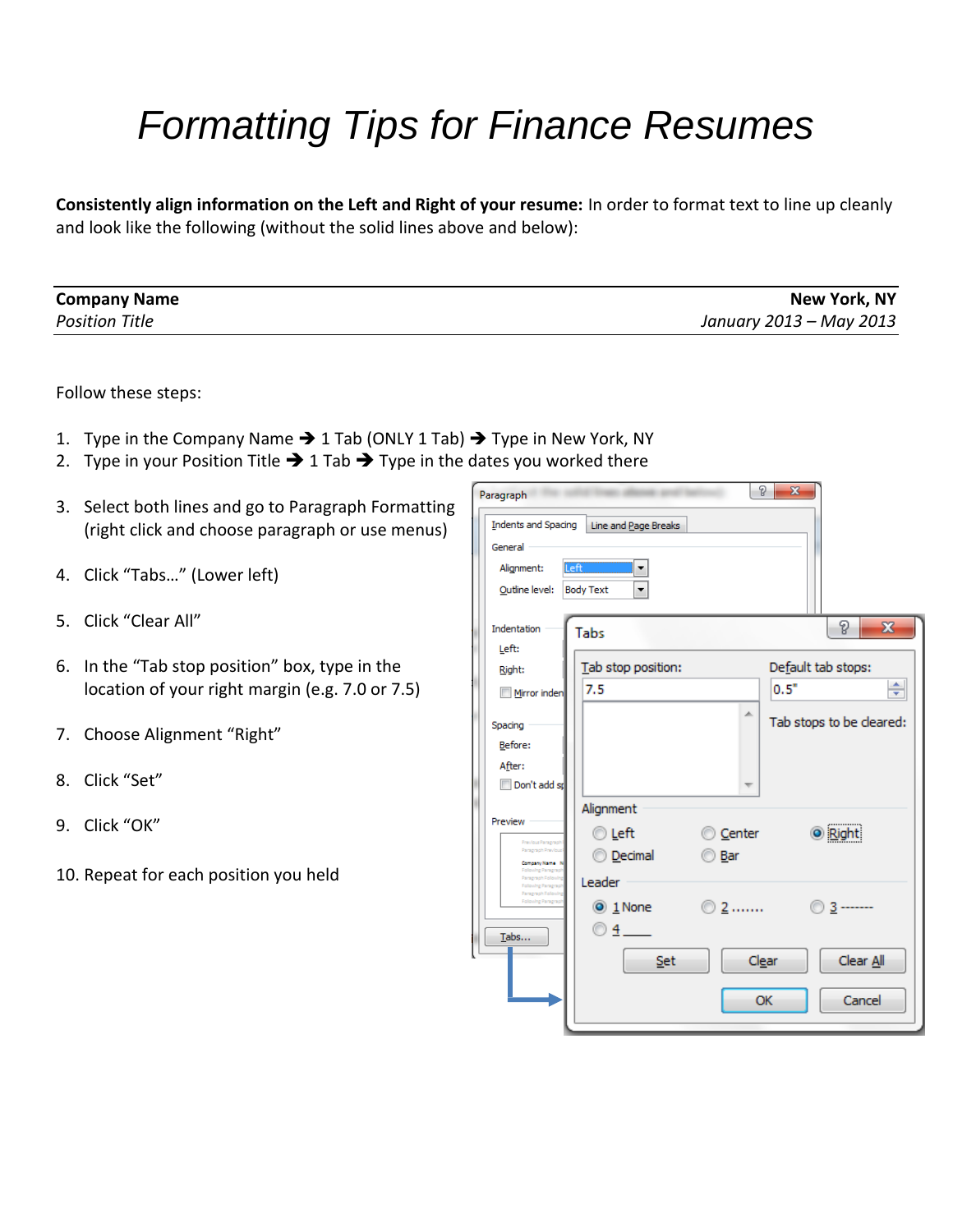# **ACTION VERBS**

| <b>Administrative Skills</b> |              |             |              |               |              |  |  |  |  |  |
|------------------------------|--------------|-------------|--------------|---------------|--------------|--|--|--|--|--|
| approved                     | collected    | generated   | operated     | purchased     | specified    |  |  |  |  |  |
| arranged                     | compiled     | implemented | organized    | recorded      | systematized |  |  |  |  |  |
| catalogued                   | dispatched   | inspected   | prepared     | retrieved     | tabulated    |  |  |  |  |  |
| classified                   | executed     | monitored   | processed    | screened      | validated    |  |  |  |  |  |
|                              |              |             |              |               |              |  |  |  |  |  |
| <b>Communication Skills</b>  |              |             |              |               |              |  |  |  |  |  |
| addressed                    | developed    | formulated  | moderated    | publicized    | translated   |  |  |  |  |  |
| arbitrated                   | directed     | influenced  | motivated    | reconciled    | wrote        |  |  |  |  |  |
| arranged                     | drafted      | interpreted | negotiated   | recruited     |              |  |  |  |  |  |
| authored                     | edited       | lectured    | persuaded    | spoke         |              |  |  |  |  |  |
| corresponded                 | enlisted     | mediated    | promoted     |               |              |  |  |  |  |  |
| <b>Creative Skills</b>       |              |             |              |               |              |  |  |  |  |  |
| acted                        | developed    | founded     | integrated   | performed     |              |  |  |  |  |  |
| conceptualized               | directed     | illustrated | introduced   | planned       |              |  |  |  |  |  |
| created                      | established  | innovated   | invented     | revitalized   |              |  |  |  |  |  |
| designed                     | fashioned    | instituted  | originated   | shaped        |              |  |  |  |  |  |
|                              |              |             |              |               |              |  |  |  |  |  |
| <b>Financial Skills</b>      |              |             |              |               |              |  |  |  |  |  |
| administered                 | appraised    | budgeted    | developed    | marketed      | projected    |  |  |  |  |  |
| allocated                    | audited      | calculated  | forecasted   | pitched       | researched   |  |  |  |  |  |
| analyzed                     | balanced     | computed    | managed      | planned       |              |  |  |  |  |  |
| <b>Helping Skills</b>        |              |             |              |               |              |  |  |  |  |  |
| assessed                     | counseled    | educated    | familiarized | rehabilitated |              |  |  |  |  |  |
| clarified                    | demonstrated | expedited   | guided       | represented   |              |  |  |  |  |  |
| coached                      | diagnosed    | facilitated | referred     |               |              |  |  |  |  |  |
|                              |              |             |              |               |              |  |  |  |  |  |
| <b>Management Skills</b>     |              |             |              |               |              |  |  |  |  |  |
| administered                 | conducted    | developed   | increased    | produced      | scheduled    |  |  |  |  |  |
| analyzed                     | consolidated | directed    | organized    | recommended   | strengthened |  |  |  |  |  |
| assigned                     | contracted   | evaluated   | oversaw      | reviewed      | supervised   |  |  |  |  |  |
| attained                     | coordinated  | executed    | planned      |               |              |  |  |  |  |  |
| chaired                      | delegated    | improved    | prioritized  |               |              |  |  |  |  |  |
| <b>Research Skills</b>       |              |             |              |               |              |  |  |  |  |  |
| clarified                    | diagnosed    | extracted   | interpreted  | organized     | surveyed     |  |  |  |  |  |
| collected                    | evaluated    | identified  | interviewed  | reviewed      | systematized |  |  |  |  |  |
| critiqued                    | examined     | inspected   | investigated | summarized    |              |  |  |  |  |  |
|                              |              |             |              |               |              |  |  |  |  |  |
| <b>Teaching Skills</b>       |              |             |              |               |              |  |  |  |  |  |
| adapted                      | communicated | encouraged  | guided       | persuaded     |              |  |  |  |  |  |
| advised                      | coordinated  | evaluated   | informed     | set goals     |              |  |  |  |  |  |
| clarified                    | developed    | explained   | initiated    | stimulated    |              |  |  |  |  |  |
| coached                      | enabled      | facilitated | instructed   |               |              |  |  |  |  |  |
| <b>Technical Skills</b>      |              |             |              |               |              |  |  |  |  |  |
| assembled                    | computed     | engineered  | operated     | remodeled     | upgraded     |  |  |  |  |  |
| built                        | designed     | fabricated  | overhauled   | repaired      | trained      |  |  |  |  |  |
| calculated                   | devised      | maintained  | programmed   | solved        |              |  |  |  |  |  |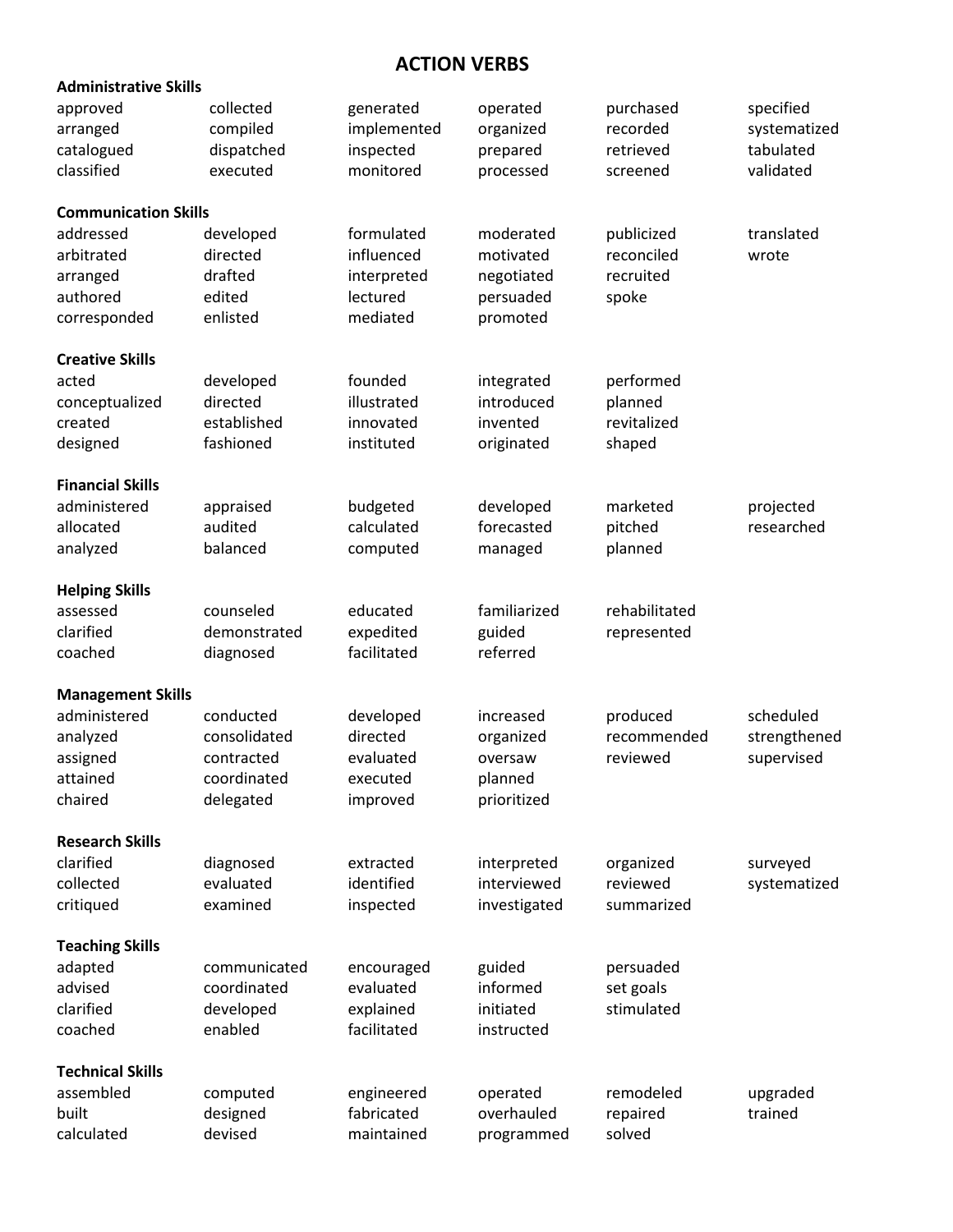Address, City, State ZIP Cell Phone Number | E-Mail

# **EDUCATION**

**Tufts University Medford, MA** *Bachelor of Science in Quantitative Economics and Computer Science* Expected May 2013 **GPA:** 3.75 **SAT:** Math 720, Reading 750, Writing 730 **Honors:** Dean's List (6 semesters)

**Relevant Coursework:** Quantitative Macro/Micro theory, Industrial Organization, Statistics, Econometrics, Financial Economics, Linear Algebra, Quantitative Economic Growth

# **EXPERIENCE**

# **BlackRock, Portfolio Analytics Group New York, NY**

- Supported Government Housing Agency team which oversees risk analysis for \$640 billion in assets
- Designed programs to streamline analytical reporting and provide sanity testing support for quantitative models
- Led interns in Portfolio Challenge, built and managed an equity portfolio; presented results to senior managers
- Developed pricing methodology primer to be used for future analysts resulting in faster ramp-up time for new hires
- Produced daily summaries of client trading activities and overviews of BlackRock fund positioning and outlook

# **Computer Science Department, Tufts University <b>Media and Science 2** and Medford, MA

*Teaching Assistant* September 2010 – May 2012

- Advised students on coding assignments and demonstrated techniques to optimize computational efficiency
- Instructed students on functional programming strategies as well as imperative programming practices

# **UBS Stamford, CT**

*2011 Sophomore Symposium* May 2011

- Selected as one of 75 from 1,200 applicants for three day intensive program in the Investment Banking and Sales & Trading divisions of UBS
- Engaged in group discussions with division management on current state of the financial industry

# **Merrill Lynch, Wealth Management Bedminster, NJ**

- Assisted financial advisors managing over \$700 million in client funds
- Researched fixed income and equity investment strategies
- Prepared portfolio analyses and financial planning reports for client presentations

# **LEADERSHIP**

# **Tufts Financial Group Medford, MA**

*Vice President* September 2009 – Present

- Helped lead a student run investment group managing \$65,000 and maintained our record of outperforming the S&P
- Liaise with alumni and develop outreach initiatives such as finding alumni speakers and coordinating events
- Research and pitch companies for inclusion in portfolio, successful pitches include Express Scripts and Exxon Mobil
- Mentor junior analysts by explaining financial metrics and valuation methods, including DCFs and Comps

# **Tufts Student Resources Medford, MA**

*Appliances Manager* Manager **Manager** May 2011 – Present

- Manage distribution and maintenance of over \$90,000 in appliances
- Develop strategies to grow appliances division, resulting in 17% revenue growth since May of 2011

# **Boy Scouts of America, Troop 555 Basking Ridge, NJ**

Eagle Scout, Senior Patrol Leader 2004 – 2009

• Led crew on 120-mile trek at Philmont High Adventure Scout Ranch, Cimarron, NM

# **SKILLS, INTERESTS & ACTIVITIES**

**Skills:** Conversant in Mandarin (5 semesters), MS Word, Excel, PowerPoint, C, C++, Java, Scheme, Smalltalk, CPR certified **Activities:** Tufts Economic Society, Tufts Debate Society and Tufts Financial Group **Interests:** Swimming, foreign films, reading, cooking, hiking, golf, and badminton

*Summer Intern* May 2010 – August 2010

**Summer Analyst** May 2012 – August 2012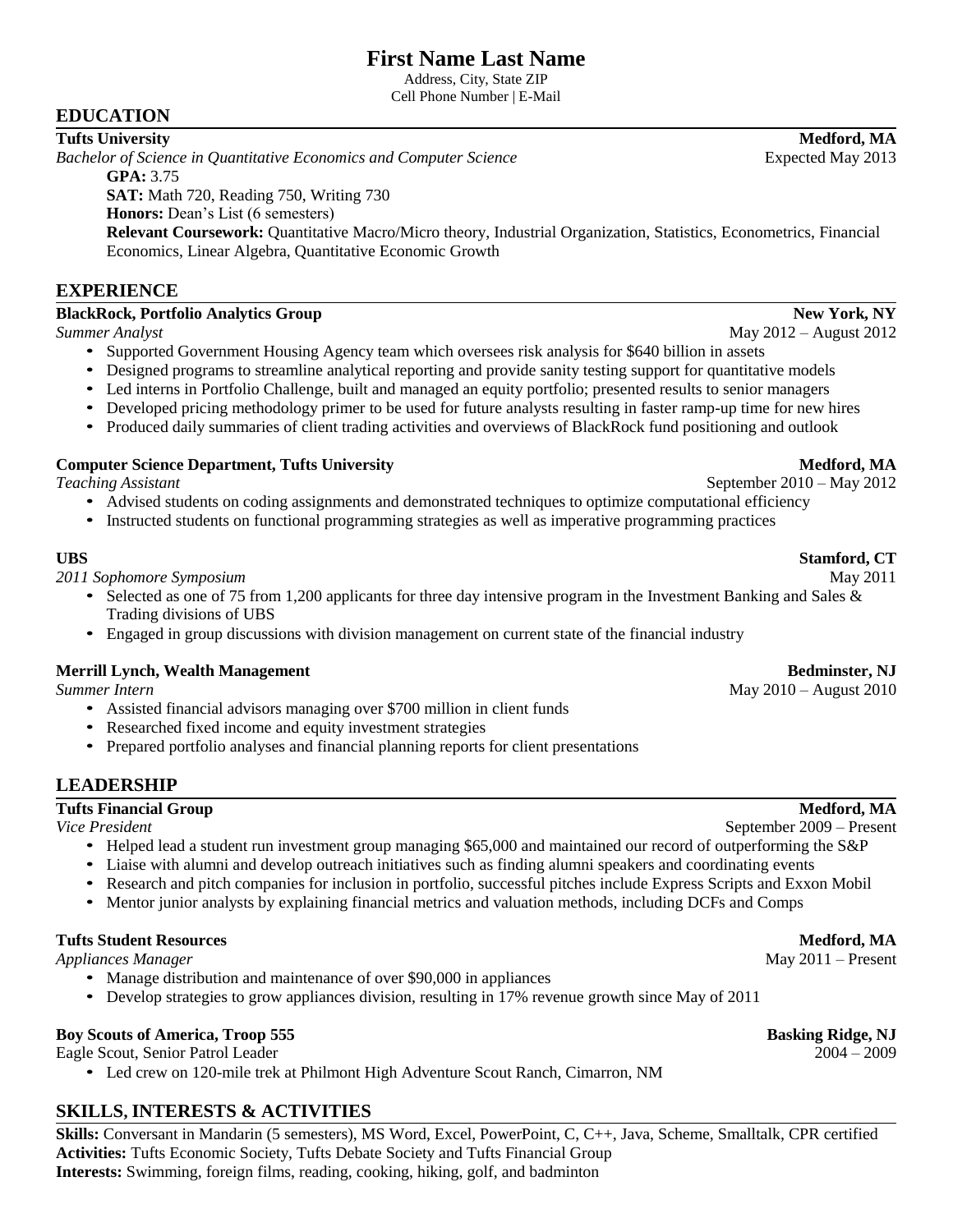Address, City, ST  $\mathbb{Z}ip \sim$  Cell Phone Number  $\sim$  E-mail Address

# **EDUCATION**

### **Tufts University Medford, MA**

*Bachelor of Arts in Chinese and International Relations: Core focus in East Asia Expected May 2013* **GPA:** 3.75/4.00; **Major GPA:** 3.85/4.00; **SAT:** 2200

**Honors:** Dean's List (all semesters)

**Relevant Coursework:** Accounting, Money and Banking, Principles of Economics, International Economics, Developing Economics, Chinese Politics, International Relations of East Asia, History of Modern China, Ancient Chinese History

**University of Oxford Oxfordshire, United Kingdom** *One year study abroad: Economics* 

# **EXPERIENCE**

### **HSBC Group, Global Banking and Markets Seoul, South Korea**

*Investment Banking Summer Analyst: Debt Capital Markets Division June 2012 – August 2012*

- Created pitch book for \$500 M High Yield Bond for South Korean technology company which led to bond issuance
	- o Compared bond structures
	- o Analyzed recent issuances and anchor investor activities to identify market perception
	- o Prepared HSBC credentials within relevant field
- Completed issuance materials for multiple \$300M bond issuances resulting in clients identifying suitable issuance window
	- o Analyzed US treasury rates, and key economic variables
	- o Researched USD bonds and offshore RMB bond issuance activities in Asia 2012 YTD
- Drafted investor presentation and investor Q&A for Hong Kong company's bond issuance roadshow; identified key industry trends, preformed in-depth company managerial, financial and business chain analysis
- Built and analyzed databases of cornerstone investors using Dealogic, Bloomberg

### **Fortune Link Co. San Francisco, CA**

*Analyst Intern: Private Equity/Venture Capital June 2011 – August 2011*

- Completed due diligence for Asian high-tech firm; including onsite interviews and phone conferences, preparing draft materials for key stakeholders of the company and facilitating discussion and decision process for potential investment Reviewed potential projects by identifying strengths and weaknesses in potential investment and partnership, facilitated
	- decision-making and negotiation process regarding projects valued at more than \$15 M
- Researched new energy and education sectors in China and presented findings and recommendations at executive meetings

# **Ku6 Media Co., Ltd Shenzhen, China**

*Sales and Marketing Intern: Social Media Platform May 2010 – July 2010*

- Designed advertisements and pricing packages; presented to clients and prospects resulting in over \$250K sales
- Conducted internal and external surveys targeting efficiency and brand-name improvements resulting in senior leadership shifting marketing strategy toward viewers age  $14 - 25$

# **ACTIVITIES**

# **Tufts Financial Group Medford, MA**

*Lead Analyst, Former Executive Board Member September 2009 – Present*

- Lead a team of 20 students and analyze US healthcare market, identify high-potential, undervalued stocks, and present to TFG members; pitched stocks for TFG's student-run investment portfolio "Alpha Fund" as one of 9 Lead Analysts
- Initiated Analyst Resource Center with 100+ books and additional online resources in industry expertise and advice

# **CRESOL Microfinance Consulting Project Minas Gerais, Brazil**

*Core Economist in Oxford Microfinance Initiative January 2012 – June 2012*

- Performed research for Cresol, second largest microcredit provider in Brazil, on its status and expansion in Minas Gerais
- Selected as one of 4 individuals to go on 14-day trip across Brazil to conduct intensive interviews and field research analyzing current problems and potential market expansion; wrote report and proposed solutions

### **IRS VITA Program Somerville, MA**

*Certified Tax Volunteer: LIFT - Community Center for Low-Income Population January 2011 – Present*

 Identified tax credits and completed tax returns during one-on-one client appointments with underprivileged population after one week of off-cycle self-training (Standard training is one month)

# **SKILLS & INTERESTS**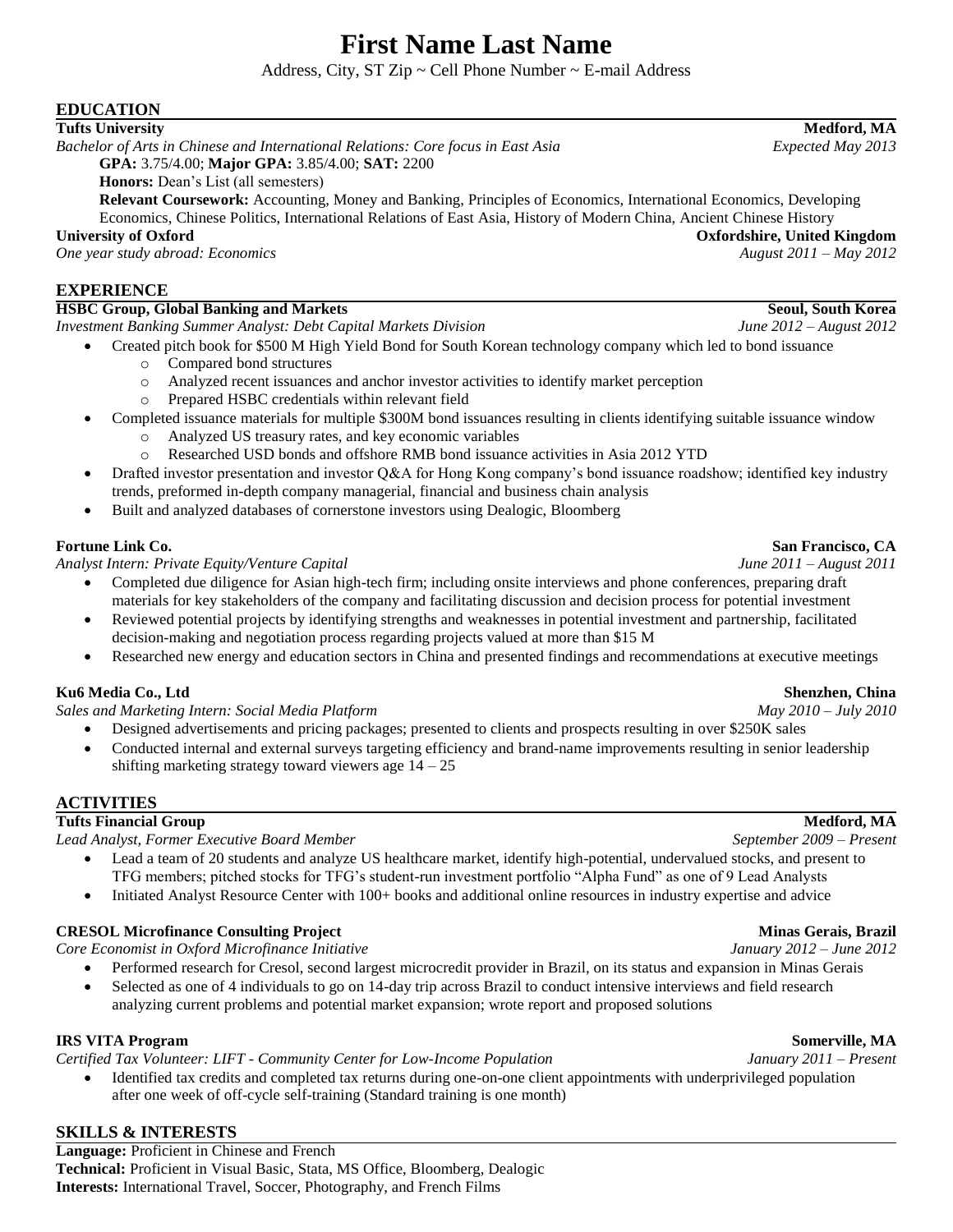Address, City, State Zip • Cell Phone • E-Mail

# **EDUCATION**

### **Tufts University Medford, MA**

*Bachelor of Arts in Economics and Minor in Entrepreneurial Leadership Expected May 2013* **GPA:** 3.55/4.00

**Relevant Courses:** Financial Accounting and Corporate Finance, Econometric Analysis, Financial Economics, Quantitative Microeconomic Theory, Monetary Economics, International Finance, Entrepreneurial Finance, Programming for Business Applications, Statistics, Data Structures, Calculus

# **Somerville High School Somerville, MA**

*Diploma May 2009* **GPA:** 4.75/5.00 (Top 2%) **SAT:** Math SAT I, 800; Writing SAT I, 750; Math II SAT Subject Test, 780 CollegeBoard AP Scholar Award with Distinction President of National Honor Society

# **WORK EXPERIENCE**

# **GE Capital Real Estate Norwalk, CT**

*Risk Management Intern, Global Valuations Team June 2011 – August 2011*

- Compiled comprehensive database of closed and active Non-Performing Loan Deals dating back to 1990 resulting in identification of \$10B in GE Commitment, 80 borrowers, and 5000 assets
- Completed data mining, analysis, and chart creation for new product proposal seeking to introduce 80% Loan-To-Value option in Canada
- Collaborated with Risk Associates to compile Base Debt Book for Q2 which allowed them to run Debt Pricing Economics Model (DPEM) in order to value future debt acquisitions
- Conducted appraisal research and site inspection mapping for 15 debt properties across different portfolios as part of \$250MM deal brought in by originations team
- Delivered final presentation to panel of Chief Risk Officers and Managing Directors working in various GE Capital functions highlighting my accomplishments, takeaways, and suggestions for future undergraduate interns

# **University of Southern California Los Angeles, CA**

*Research Experience for Undergraduates (REU), NSF-Funded May 2010 – August 2010*

- Managed research team of three undergraduate students in fast-paced, high-intensity, and stressful lab environment and delivered capstone presentation of research findings to supervisor
- Analyzed data using spreadsheets, database tools, and statistical modeling to draw conclusions which resulted in lab proceeding with design project for automobile platform to optimize fuel efficiency and minimize gasoline costs

# **LEADERSHIP EXPERIENCE**

# **Office of Residential Life and Learning, Tufts University Medford, MA**

*Resident Assistant August 2011 – Present*

- Oversee and advise 40 undergraduate students, organize floor programs, and help resolve personal, academic, and administrative issues
- Monitor 2 dormitories, ensuring the safety and security of 300 residents
- Participate in extensive training focused on community building and conflict resolution

# **ACTIVITIES, SKILLS & INTERESTS**

# **Languages**: Fluent in Spanish (Graduate of **Two-Way Bilingual Program**)

**Student Ambassador**: Tufts University Advancement Division, *December 2010 – Present* **Computer Ability**: C++, VBA for Excel, MATLAB, STATA

**Groups**: Hillel, Zeta Beta Tau Fraternity, Tour Guide (Office of Admissions), Bay State Speed Skating Club **Interests**: Classical Piano, Short Track Speed Skating (National Level), Films, Travel, Tennis, Hockey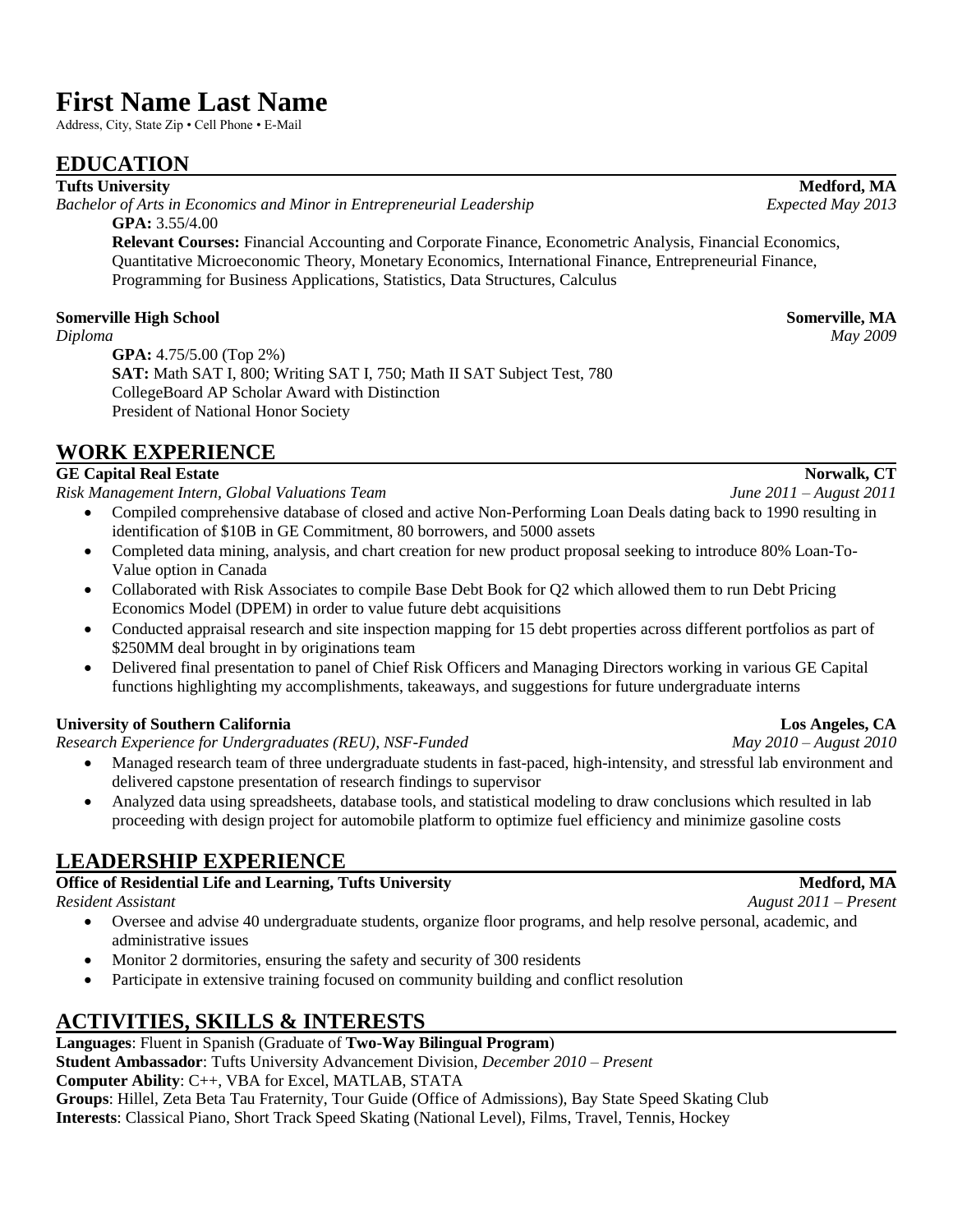Address • City, State ZIP • Cell Phone • E-Mail

# **EDUCATION**

### **Tufts University Medford, MA**

Bachelor of Arts in International Relations (Middle Eastern Focus), minor in Entrepreneurial Leadership Expected May 2012 **GPA:** 3.75; **SAT:** 2150

**Relevant Courses:** Microeconomic Theory, Business Law, Entrepreneurship and Business Plan, Industrial Economics, International Economics, Entrepreneurial Marketing, Entrepreneurial Finance, Islam and Modernity, Advanced Modern Standard Arabic, Media Arabic, Statistics, Calculus, Linear Algebra

**University of Queensland,** Brisbane, Australia, Spring 2011 – GPA: 6 (out of 7)

# **FINANCIAL EXPERIENCE**

### **Neuberger Berman New York, NY**

*Portfolio Management Intern and Legal & Compliance Intern* June – August 2011

- Researched and analyzed portfolio holdings as part of ongoing due diligence efforts of industry leading equity portfolio manager specializing in master limited partnerships (\$2.5B AUM as of 8/2011)
- Prepared report on future prospects of liquid natural gas and presented findings to portfolio management group
- Reviewed investment management agreements with attorneys in Legal & Compliance department and documented specific terms, including most favored nation clauses, for institutional and high net worth clients
- Studied articles from industry publications involving regulatory actions and fines imposed on financial firms, and developed summaries for inclusion in firm's annual training presentations
- Developed filing system for documentation associated with pledge and lien accounts at firm
- Partnered with firm's corporate social responsibility arm and Association to Benefit Children by volunteering to help underprivileged children explore New York Metropolitan Museum of Art

### *Wealth Management Intern – Dallas, TX* June – August 2010

- Prepared client asset analyses in Microsoft Excel for meetings with high net worth and ultra-high net worth individuals
- Updated client information in computer database to ensure that portfolio managers had current information
- Provided initial training to new full-time employee including instruction on compiling asset summaries
- Researched charitable foundations, leading to several taken on as new clients

### **Wellington Capital Brisbane, Australia**

*Intern* April – June 2011

- Communicated with shareholders regarding upcoming shareholder votes in funds collectively worth \$230MM AUD
- Assisted supervisors by compiling and binding research materials, helping with mailings, and printing as required

### **ADDITIONAL EXPERIENCE**

## **Australian Trade Commission Boston, MA & Brisbane, Australia**

*Student Ambassador and Student Blogger* March 2011 – Present

- Plan, organize, host, and assist with events in Boston area to promote studying in Australia
- Wrote and published blog about studying in Australia: www.nameofmyblog.wordpress.com

### **Tufts Audio Visual Services Medford, MA**

*Equipment Manager & Technician* January 2009 – Present

- Maintain and organize equipment, performing repairs as necessary, including soldering and repairing cosmetic damage
- Provide AV support for on campus events including live bands, symposiums, panel talks, culture shows, and receptions

### **Good Time Entertainment Dallas, TX**

*Proprietor and DJ* February 2004 – June 2008

- Founded mobile disk jockey entertainment service, by DJ'ing and advertising business was profitable within first year
- Achieved 'approved vendor' status for local school district of over 50,000 students

### **COMMUNITY SERVICE & LEADERSHIP**

Tufts Traveler magazine, editor (2010 - present)

Tufts Economics Society, member (2008 – present)

Tufts Mountain Club, member and trip leader (2008 - present)

Te Rata Family Farm – New Zealand's largest free-range egg farm, worked in exchange for room and board (January 2011) Tufts President's Marathon Challenge – raised \$1000+ for nutrition research and ran Boston Marathon – 4:14:22 (2010) First Degree Black Belt – Freestyle Martial Arts, instructor (2004, at age 14) Eagle Scout (2003, at age 13)

### **SKILLS & INTERESTS**

**Software:** Microsoft Word, Excel, PowerPoint; Stata; Apple Pages, Keynote **Interests:** Running, Playing the Guitar, and European History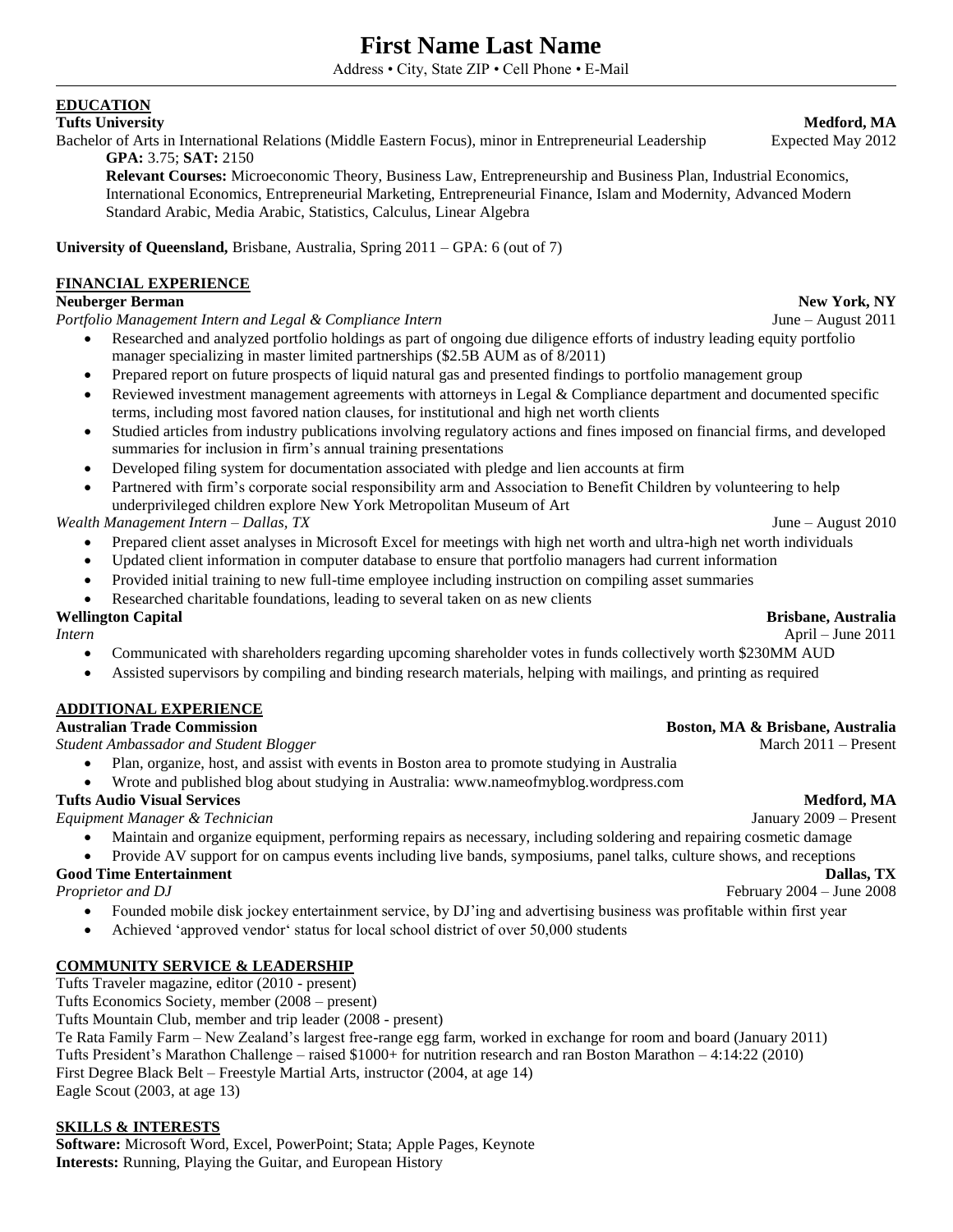Address, City, State Zip Cell Phone | E-Mail

### EDUCATION

### **Tufts University Medford, MA**

*Bachelor of Science in Quantitative Economics and International Relations* Expected May 2012 International Relations sub-concentration in International Finance **GPA:** 3.82/4.00

## **Honors:** Dean's List all semesters

**Relevant Coursework:** Quantitative Financial Economics, International Finance, Econometric Analysis, Quantitative Microeconomics, Quantitative Macroeconomics, Linear Algebra, Multivariable Calculus, Statistics, Business French

### **Crystal Springs Uplands School Hillsborough, CA**

*Diploma* June 2008

**GPA**: 4.13/4.00; **SAT:** 2150 Cum Laude Society, AP Scholar with Distinction, National Merit Commended

### **EXPERIENCE**

**Google, Inc.,** *BOLD Intern with Policy Team*, Washington, DC June-August 2010

- Developed internal website through Google Sites that provides policy, legal, and communications teams with information on relevant third party advocacy groups resulting in quicker page approval time
- Assisted with preparation for congressional hearings on cloud computing and privacy by writing background documents on congressional committees, researching cloud computing and privacy policy challenges, and preparing Google's witnesses for question and answer period
- Researched technology and telecommunications industries and briefed team on competitors and online search market
- One of 120 BOLD interns selected from an applicant pool of 3,500

### **Tufts Student Resources,** *Vice President of Finance*, Medford, MA December 2008-February 2010

- Presented profit and loss reports and balance sheet to Advisory Board twice per month
- Maintained detailed financial records using QuickBooks and PeopleSoft—fiscal year 2010 revenue increased by 18% over previous fiscal year
- Obtained \$100,000 loan from student government to remodel Tufts Student Resources café
- Coordinated acquisition of new café on campus and directed start-up of café

# **Office of Congresswoman Jackie Speier,** *District Office Intern*, San Mateo, CA April-June 2008

- Communicated with constituents via phone and e-mail and entered their concerns into computer database
- Drafted letters to constituents outlining the Congresswoman's policy stances
- Ran District 12 high school graduation project by presenting certificate from Congresswoman Speier to each graduate

# **Office of State Assemblyman Gene Mullin,** *District Office Intern*, San Mateo, CA June-August 2007

- Researched policy issues and drafted letters to constituents and local organizations
	- Managed constituent newsletter project, writing newsletters on identity theft and healthcare that were sent to thousands of constituents

### AWARDS

Google Lime Connect Fellowship Program Scholarship, *Recipient,* 2010 Sigma Iota Rho (Honor Society for International Studies), *Co-President,* 2010 Certificate of Business French (with honors) from Chamber of Commerce and Industry of Paris, *Recipient*, 2010 Tufts Annual Developing Leaders Conference, *Nominee*, 2009 Crystal Springs Uplands School Founders' Award, *Recipient,* 2008 Distinction in French Award, *Recipient,* 2008

### SKILLS, ACTIVITIES, & INTERESTS

**Activities:** Tufts Financial Group, Tufts Economics Society, Tufts University Men's Club Soccer **Computer Skills:** Proficient in QuickBooks, PeopleSoft, Stata, Google Docs, Microsoft Word and PowerPoint **Language Skills:** Fluent in French **Interests:** Avid New York sports fan, Line Dancing, and Cooking